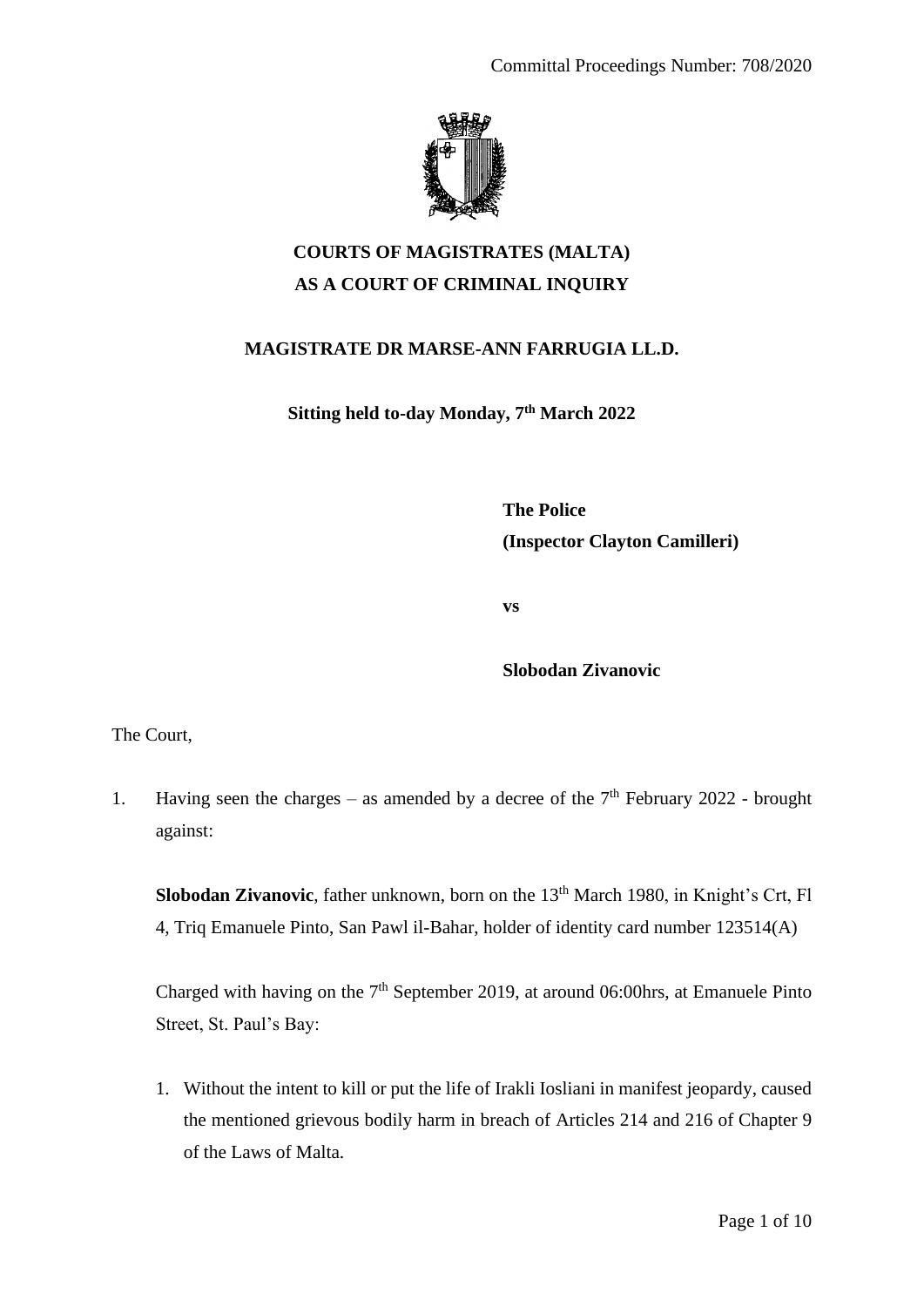The Court was requested that if the accused is found guilty, it condemns Slobodan Zivanovic to the payment, wholly or in part, to the registrar of the costs incurred in connection with the employment in the proceedings of any expert or referee in terms of Article 533 of Chapter 9 of the Laws of Malta.

- 2. Having seen that the defendant pleaded not guilty to the charge preferred against him.
- 3. Having heard the witnesses brought forward by the Prosecution and having seen all the documents exhibited and all the records of the case.
- 4. Having seen that in the sitting of the 21<sup>st</sup>. February 2022, the following minute was registered by the defense:

*"Dr Andre Portelli for the defendant declares that there is not sufficient evidence for the trial of the defendant on indictment."*

5. Having heard the submissions of the parties on whether there is sufficient evidence for the trial of the defendant on indictment

## **Considerations of this Court**

- 6. In this case, the Court is carrying out its functions as a Court of Criminal Inquiry, as stipulated in Articles 389 *et seq.* of the Criminal Code. Its powers and functions as a Court of Criminal Inquiry are exhaustively prescribed in the relevant provisions of the Criminal Court. Its function is not that of deciding on the merits of the charges brought before it, but that of collecting and preserving the evidence and compiling the record which may eventually serve as the basis for the trial before the Criminal Court.
- 7. According to Article 390 of the Criminal Code, the Court must hear the charges and the report of the Police officer on oath, must examine, without oath the party accused and must hear the evidence in support of the charges read.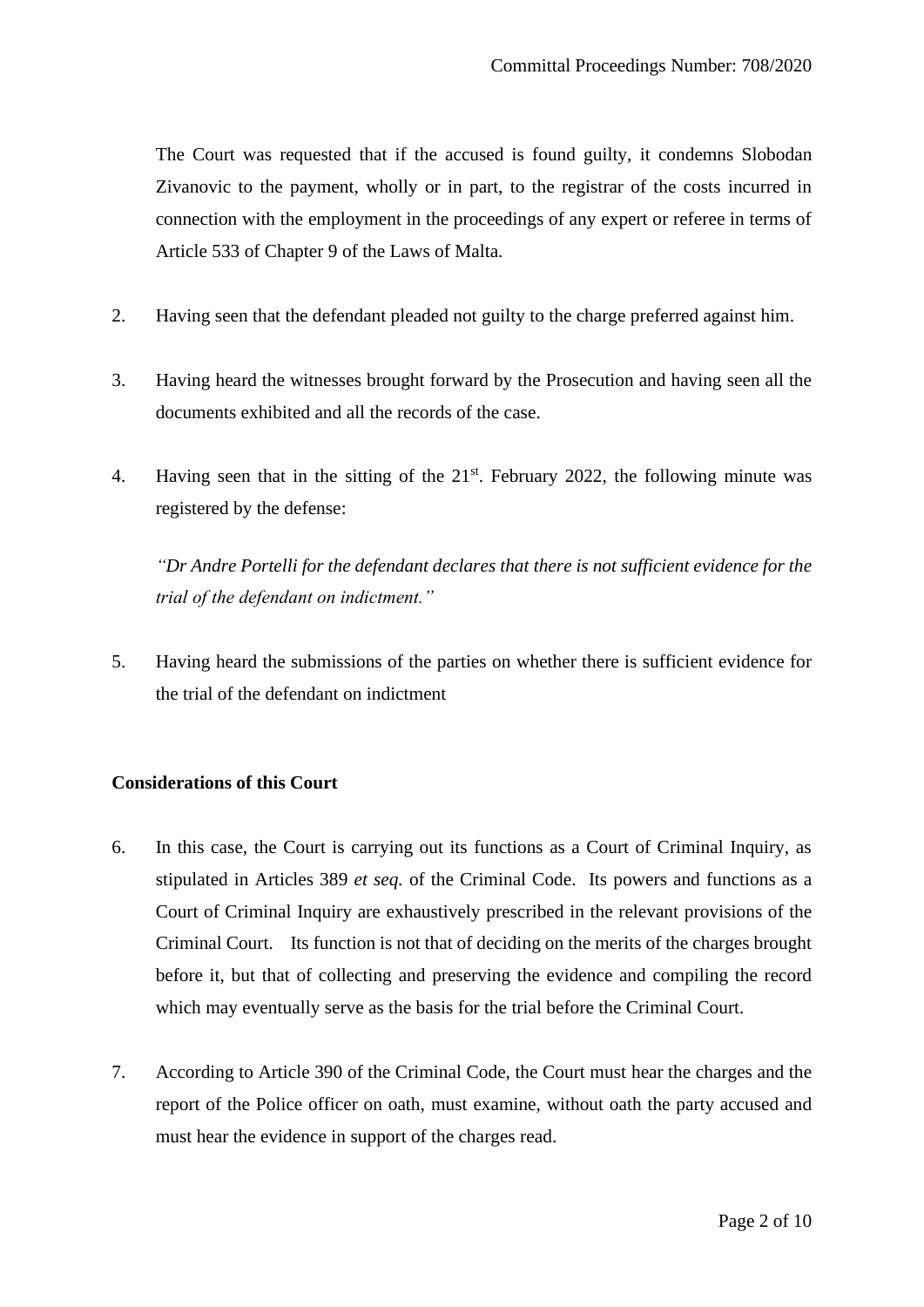- 8. The subsequent provisions of the Code prescribe the manner in which the proceedings should be conducted until the conclusion of the inquiry, at which stage Article 401 triggers in.
- 9. On the conclusion of the inquiry, the Court must decide whether there are or not sufficient grounds for committing the accused for trial on indictment. In the first case, the Court must commit the accused for trial by the Criminal Court, and, in the second case, it must order his discharge.
- 10. Article 403 regulates the case when the Court is of the opinion that the offence is not one within the jurisdiction of the Criminal Court, but is one within the jurisdiction of the Court of Magistrates as Court of Criminal Judicature. In that case, the Court must proceed to give judgement as provided in Article 377.
- 11. In this case, the defense is submitting that there are not sufficient grounds for committing the defendant for trial on indictment, because the Prosecution did not manage to prove its case on a *prima facie* level – the level of proof required by law at this stage of the proceedings. This submission of the defense is being made for the following reasons:
	- (i) The prosecution did not produce any independent eye-witnesses of the incident;
	- (ii) The injured party did not recognize the defendant as the person who was aggressive towards him in the incident in question.
	- (iii) The contents of a police report containing *inter alia* the version of events as stated by the defendant to the police is not admissible evidence at law.
- 12. On the other hand, the Prosecution is contesting this submission of the defense, and is submitting that from the evidence produced there are sufficient grounds to commit the defendant to trial on indictment.
- 13. From these submissions it is clear that the issue which has to be decided by this Court is what is the level of proof which must be brought forward by the Prosecution, so that this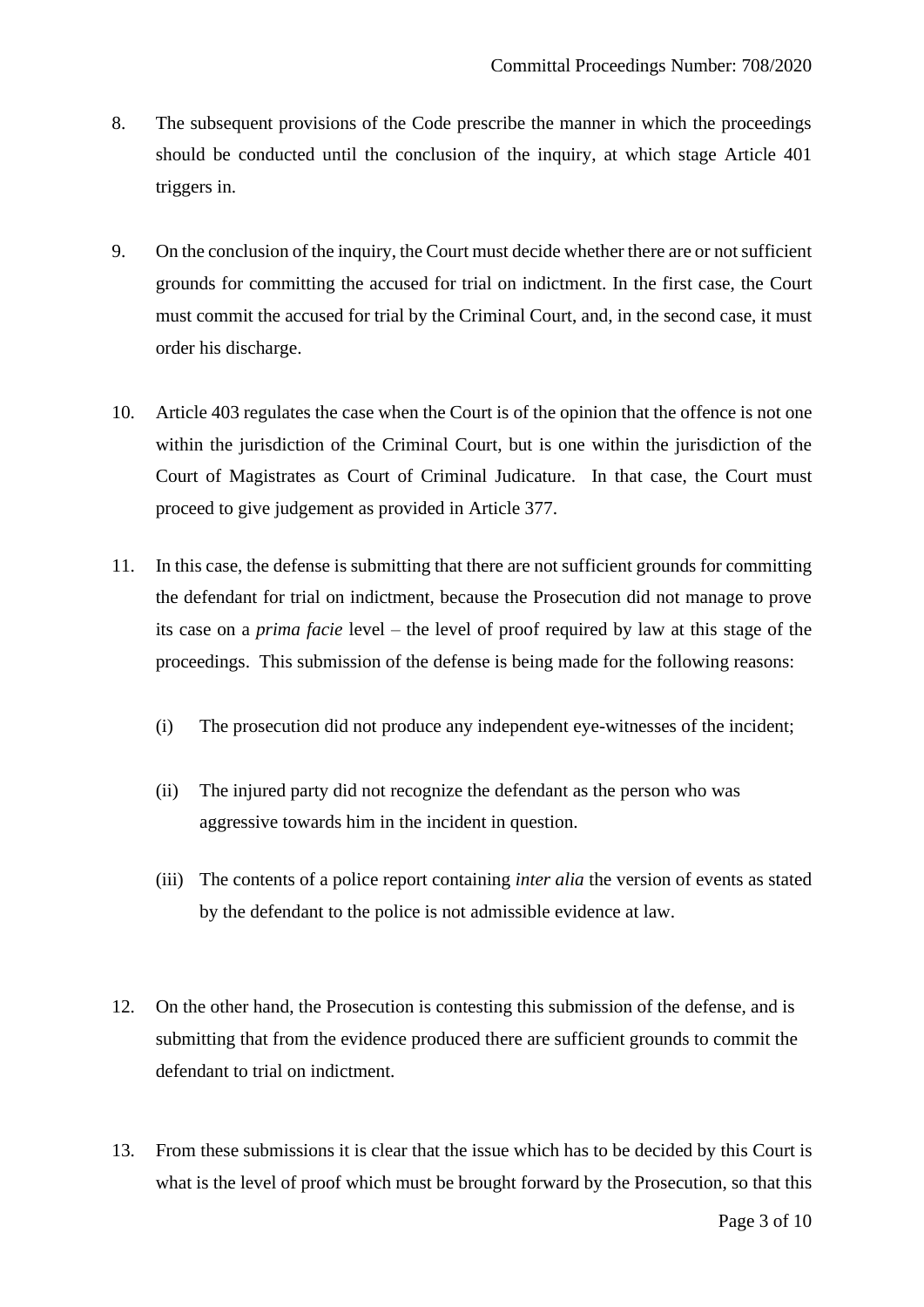Court, as a Court of Criminal Inquiry, can decide that there are sufficient grounds for committing the defendant to trial on indictment.

- 14. Article 401(2) of the Criminal Code uses the words *"sufficient grounds for committing the accused for trial on indictment."* In the first place, this phrase means that the level of proof which must be brought forward by the Prosecution must be higher than that of a reasonable suspicion that the defendant committed the offence with which he is being charged. A reasonable suspicion justifies an arrest and a search, but is not enough for this Court as a Court of Criminal Inquiry to decide that the defendant should be committed to trial. The level of proof which must be brought forward by the Prosecution must be higher than this level. On the other hand, this Court as a Court of Criminal Inquiry must not require proof beyond all reasonable doubt – that is the function of the jury or of the Court of Magistrates as a Court of Criminal Judicature.
- 15. In the decree **Il-Pulizija vs Dottor Lawrence Pullicino** delivered on the 17<sup>th</sup> March 1988, where an identical issue was raised, this Court, presided by a different magistrate, $<sup>1</sup>$ </sup> analysed in detail the case-law on this subject, and reached the following conclusion:

*"Mill-gurisprudenza citata jidher illi jezsisti cursus curiae fis-sens illi l-principju li ghandu jigi uzat huwa fuq il-livell ta' ezami ta' possibilita sa massimu ta' probabbilita, pero dejjem prima facie."*

16. In the judgement **Il-Pulizija vs Joseph Lebrun** decided on the 9<sup>th</sup> February 2007, the Constitutional Court examined the provisions of law which regulate the inquiry, and stated as follows:

*"Sinifikanti huwa l-fatt li, ghalkemm fl-istadju kontemplat fl-Artikolu 401(2) tal-Kodici Kriminali, il-Magistrat jiddeciedi biss fuq bazi ta' prima facie – komparabbli ma' decizjoni fil-kamp civili, li tittiehed kemm mill-Prim'Awla u kemm mill-Qorti tal-Appell ghal diversi finijiet, li hemm probabilis causa litiganti<sup>2</sup> - u minghajr ma l-istess Magistrat jaghmel valutazzjoni tal-provi biex jara lil min jemmen jew, f'kaz ta' zewg verzjonijiet opposti, liema verzsjoni ghandha tregi, fl-istruttorja il-Qorti hi obbligata li tigbor u* 

<sup>1</sup> *Per* Magistrate Godwin Muscat Azzopardi.

<sup>2</sup> *Ara Artikoli 904 u 919 tal-Kodici ta' Organizzazzjoni u Procedura Civili.*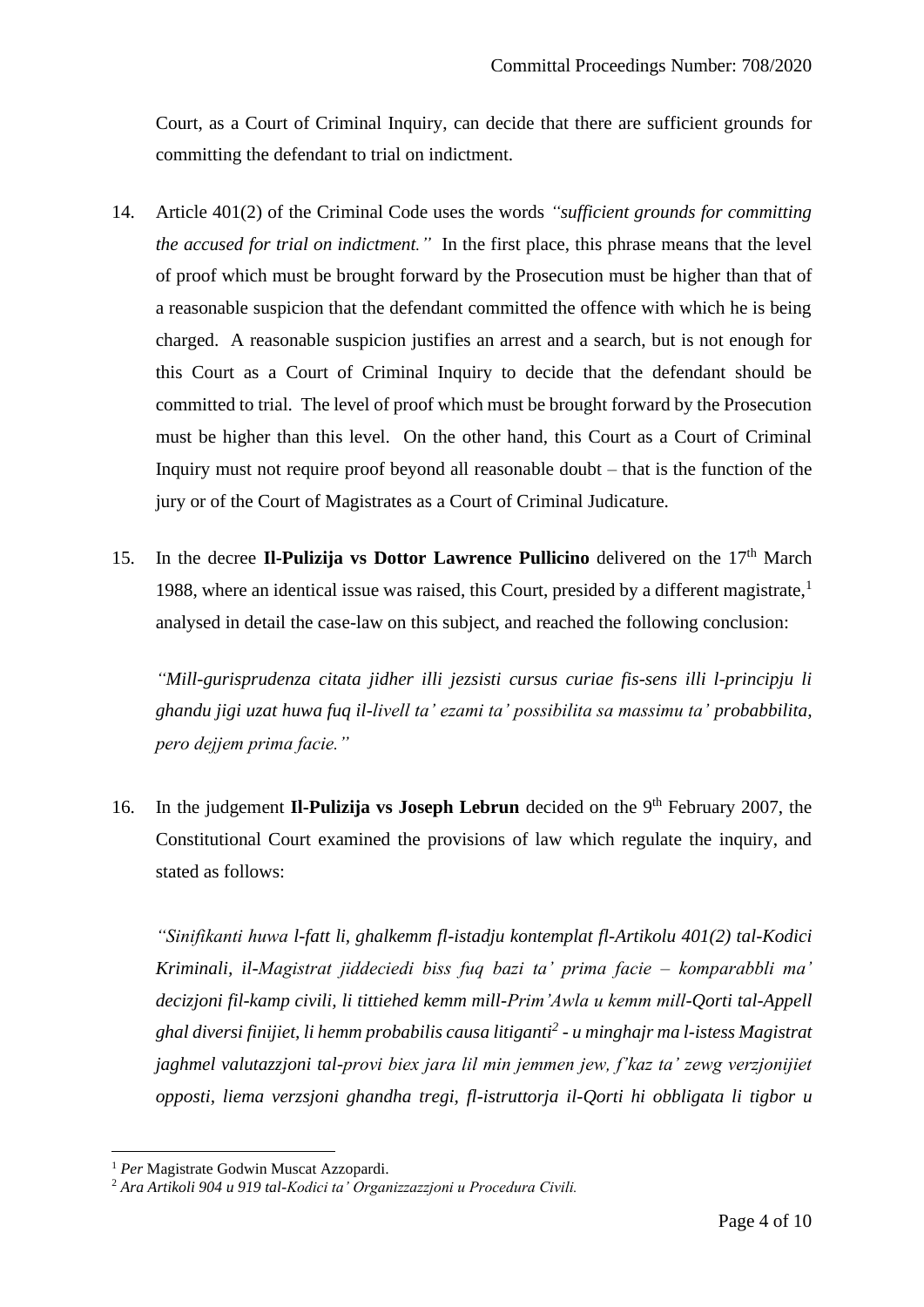*tikkonserva wkoll il-provi mressqa mill-imputat jekk dan jaghzel li jressaq tali provi f'dana l-istadju. ... ...*

*Fid-dawl ta' dan li ghadu kif inghad, ghalhekk, meta l-Qorti Istruttorja tiddeciedi li hemm ragunijiet bizzejjed biex l-imputat jitqieghed taht att t'akkuza, galadarba ddecizjoni hija wahda fuq bazi prima facie u minghajr ma jittiehed kont tal-provi mressqa mid-difiza anke jekk dawn ikunu tressqu fl-istadju tal-istruttorja, ma jistghax jinghad li dik id-decizjoni hija "decisive for the determination of the criminal charge." Dik iddecizjoni la tidhol fil-meritu u anqas tista tincidi fuq il-meritu – dejjem s'intendi jekk ilgudikant ma jkunx esprima ruhu b'tali mod li jkun qal aktar minn dak li kien mehtieg li jghid. Huwa proprju ghalhekk li, fuq rinviju ghall-gudizzju maghmul mill-Avukat Generali skond l-Artikolu 370(3) jew 433(5) tal-Kodici Kriminali, l-istess Magistrat li jkun iddecieda li hemm ragunijiet bizzejjed biex l-imputat jitqieghed taht att t'akkuza jista' in segwitu jiddeciedi fil-meritu."*

- 17. In the light of this case law, for the purpose of these proceedings, it is enough if on the conclusion of the inquiry, this Court is satisfied that the Prosecution has produced enough evidence which can legally and reasonably convince a judge/magistrate or a jury to find the defendant guilty. Even if the issue is a debatable one – that is the evidence can reasonably lead to a guilty verdict, but it can also lead to the opposite conclusion – there are still sufficient grounds to commit the defendant for trial on indictment. Even if the evidence brought forward by the Prosecution are contested, this Court must also decide that there are enough grounds to commit the defendant for trial on indictment, because it is not the function of this Court, as a Court of Inquiry, to decide in a definite manner the merits of the case, but simply to decide whether there are *"sufficient grounds"*.
- 18. Obviously, this does not mean that the evidence brought forward by the defendant should not be taken in consideration. If for example, the evidence presented by the defense completely neutralizes the evidence of the prosecution – where for instance is amply clear from the evidence taken as a whole that the Prosecution has charged the wrong person – then in that case there certainly will not be sufficient grounds to commit the defendant to trial on indictment.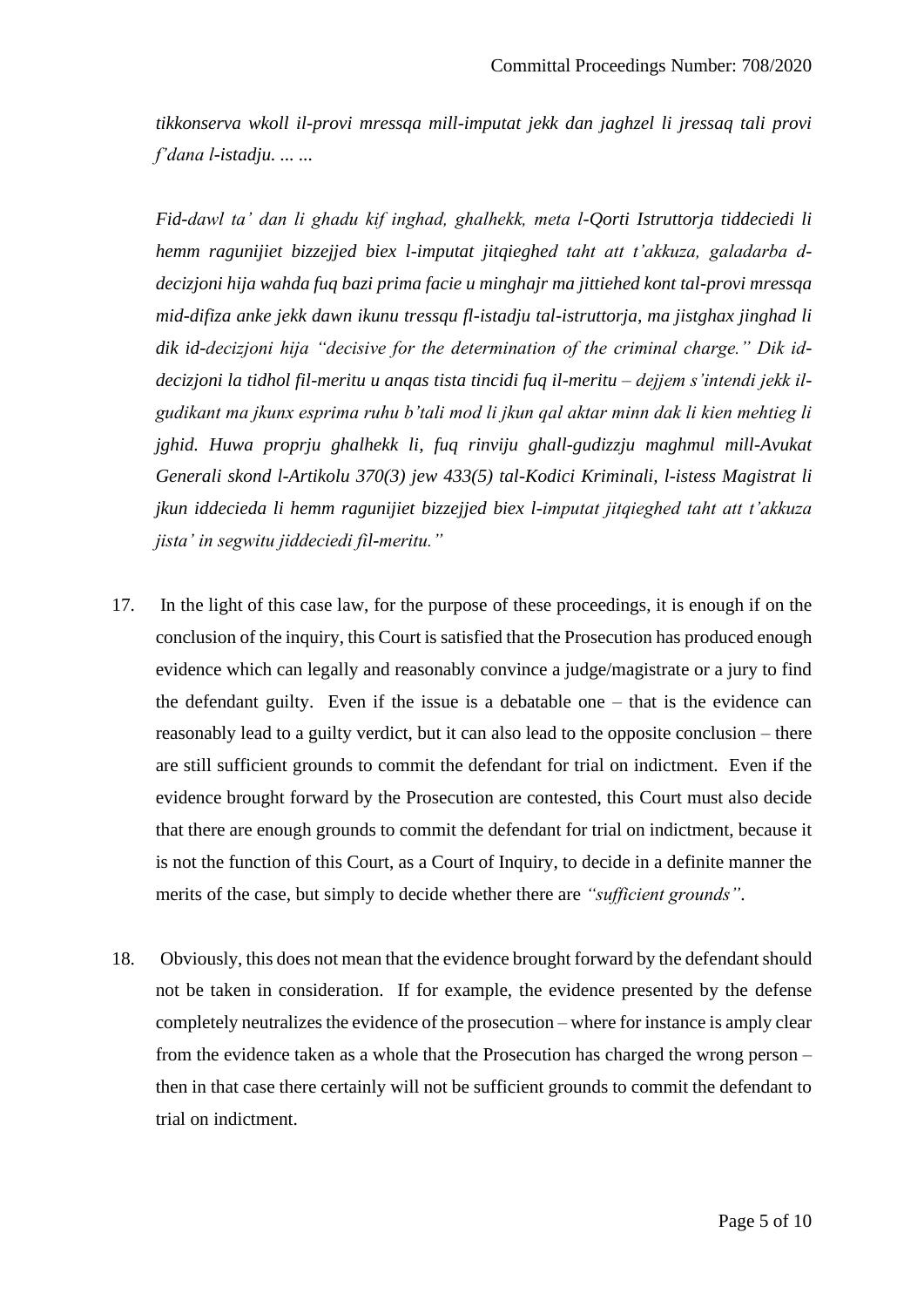- 19. In the second place, the phrase *""sufficient grounds for committing the accused for trial on indictment"* mean that the evidence produced by the Prosecution must point towards an offence which falls within the competence of the Criminal Court and not towards an offence which falls within the competence of the Court of Magistrates as a Court of Criminal Judicature. For example, in a case concerning a charge of bodily harm, as in the present case, there may be enough evidence that the defendant caused bodily harm, but there may be no evidence that the harm was a grievous one. In the second hypothesis, the Court must decide that there are no sufficient grounds to commit the defendant to trial on indictment, but this Court must convert itself into a Court of Criminal Judicature, and deal with the defendant for the minor offence (in this hypothesis slight bodily harm), in accordance with Article 403 of the Criminal Code.
- 20. Consequently, in order for this Court to decide whether there are sufficient grounds to commit the defendant to trial on indictment, when the inquiry is concluded, it is not necessary that all the evidence, or the best evidence have been presented by the Prosecution. One must not forget that Article 638(1) of the Criminal Code prescribes that *"(i)n general, care must be taken to produce the fullest and most satisfactory proof available … …"* This Article does not prescribe that the second best evidence is inadmissible. This Article is simply underlining the fact that caution must be exercised in view of the final decision on the merits which still has to be taken. This caution is addressed to both the Prosecution as well as to the defense, despite the difference in the level of proof which they need to satisfy.
- 21. In the light of the above consideration, this Court must decide if the evidence produced by the Prosecution till to-day – and this evidence must of course be admissible evidence – may (not necessarily will) lead a reasonable person to conclude that (1) the offence of grievous bodily harm has been committed and (2) that it was the defendant who committed this offence.
- 22. As regards the first conclusion, the injured party Irakli Ioseliani gave evidence about the violent aggression which he suffered in connection with an argument on a car which allegedly was not parked properly. He also describes the injuries which the driver of the car allegedly inflicted on him during this incident. There are is also the medical certificates issued from the Mosta Health Centre on the  $7<sup>th</sup>$  September 2019, which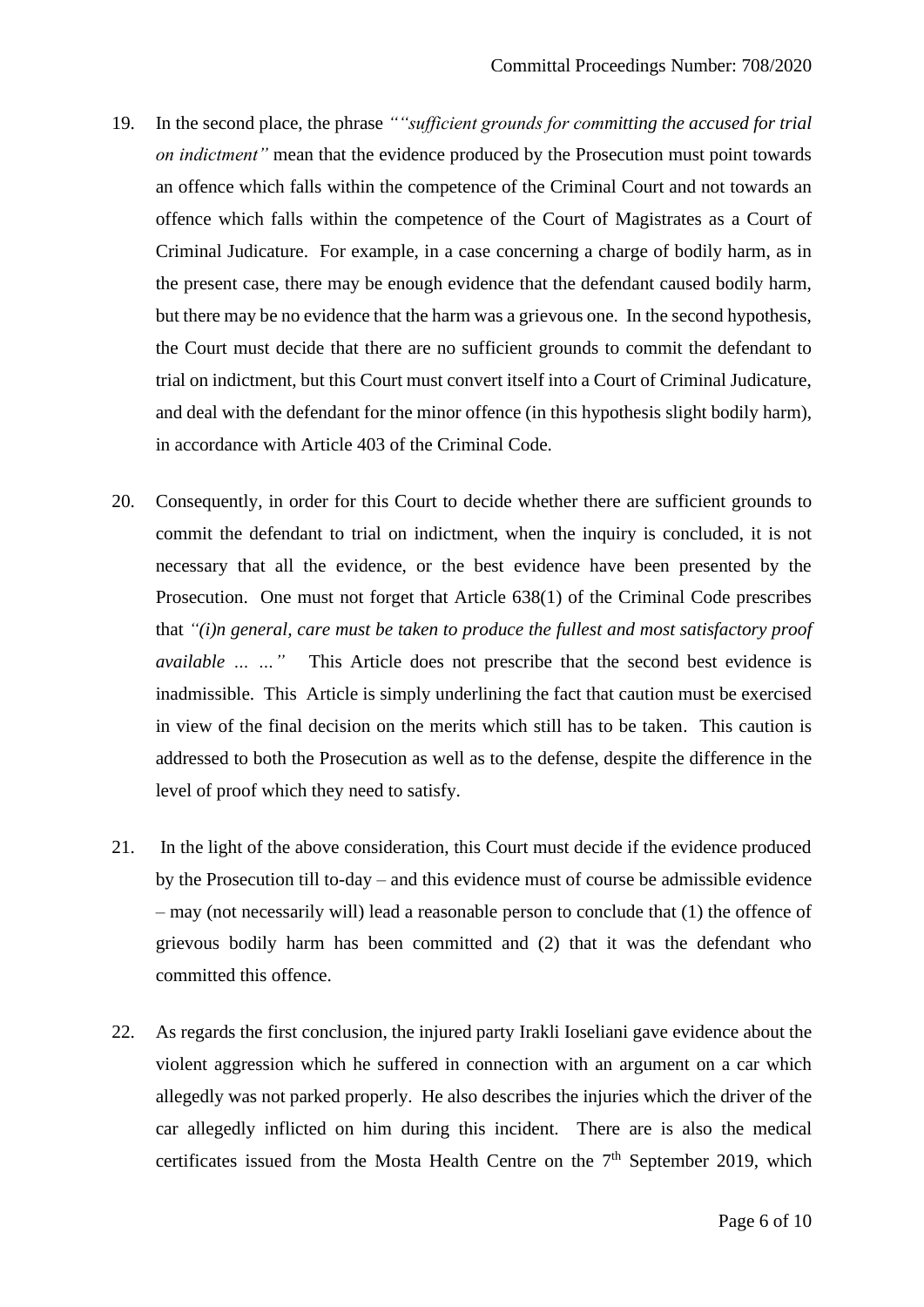referred the injured party to Mater Dei Hospital, and later that same date a certificate from Mater Dei Hospital, after a CT scan was taken of the head of the injured party, which reached the conclusion that the injured party had suffered a grievous injury. The result of the CT Scan clearly states that the injured party had *"a fracture of the base of*  lateral pterygoid plate of the sphenoid bone on the L side".<sup>3</sup> A fracture of a bone is grievous *per durata* in terms of Article 216 of the Criminal Code.

- 23. As regards the second conclusion, various Police officers explained under oath how they reached the conclusion that on the day of the incident the vehicle FCL – 721 involved in this case, was being used by the defendant, and consequently that he was the alleged aggressor. After being informed of his right to legal assistance and the right to remain silent, the defendant gave his version of the events to PS 1300 Julian John Fenech, who incorporated this version in the police report. In this version the defendant admitted being on the site where the incident in question took place, that a person was complaining on the way he parked his car, and since he thought that this person was going to be aggressive towards him, he pushed him. There is no doubt that the evidence of these Police Officers, including PS 1300 Julian John Fenech and the police report itself constitute valid and admissible evidence for the purposes of these proceedings.
- 24. The defense submits that the contents of the report is hearsay evidence and has no probative value, and consequently it is inadmissible. Apart from the fact that under Maltese law hearsay evidence is not necessary inadmissible, $4$  the Prosecution exhibits a copy of the police report in nearly every criminal case, and summons the Police officers concerned to confirm what is written in the report, as evidence of what third parties, including the suspected person, actually told them *a tempo vergine*, and as evidence of their own personal involvement in the case. The Police report is not exhibited as evidence that what the third party said to the Police is true. In this case, PS 1300 Julian John Fenech confirmed on oath the contents of the report, including the part where he reproduced the version of events given to him by the defendant.
- 25. Secondly, a distinction has to be made between the admissibility of evidence and the probabative value of that evidence. Evidence is admissible even if it turns out that it has

<sup>&</sup>lt;sup>3</sup> See fol. 24 and 26 of the proceedings.

<sup>4</sup> See Article 599 of the Code of Organization and Civil Procedure, made applicable to these proceedings by Article 645 of the Criminal Code.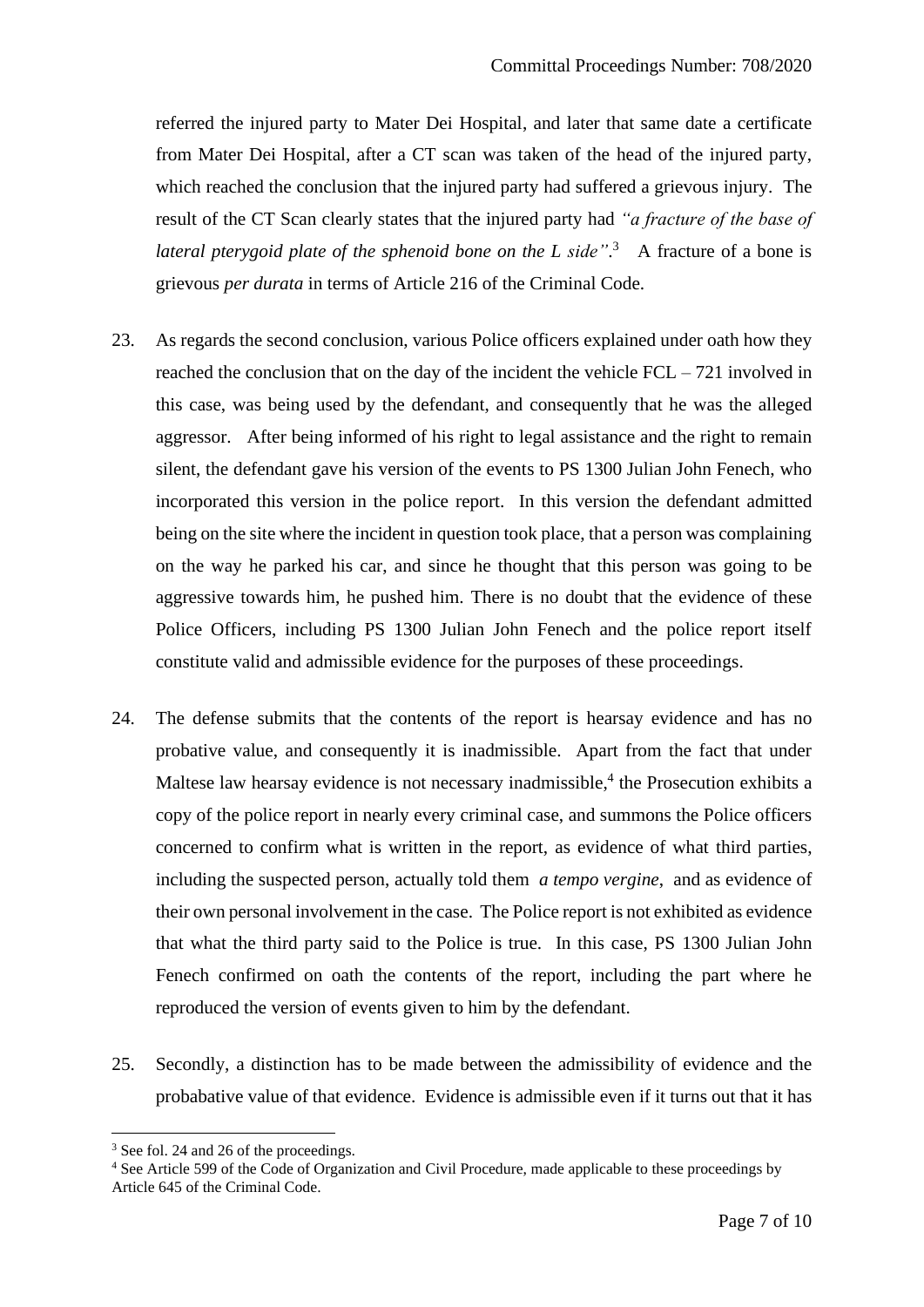no or little probabative value. In the (preliminary) judgement **Ir-Repubblika ta' Malta vs. Meinrad Calleja***<sup>5</sup>* decided on the 14th December 1998, and subsequently confirmed on appeal,*<sup>6</sup>* the Criminal Court referred to the dicta of Lord Chief Justice Goddard in the case *Kuruma, son of Kaniu v. The Queen<sup>7</sup>* where in page 203 it is stated as follows: *"… … the test to be applied in considering whether evidence is admissible is whether it is relevant to the matters in issue. If it is, it is admissible, and the court is not concerned with how the evidence was obtained. While the proposition may not have been stated in so many words in any English case there are decisions which support it, and in their Lordship's opinion it is plainly right in principle."*

26. In the case Il-Pulizija vs David Sant decided on the 15<sup>th</sup> October 2007, the Court of Criminal Appeal (in its inferior jurisdiction) $8$  stated as follows, with reference to the dicta of Lord Chief Justice Goddard above quoted:

*"Ghalkemm dan intqal fil-kuntest ta' allegazzjoni li l-prova kienet inkisbet b'mod illegali, il-principju jibqa' li t-test huwa dak tar-relevanza: jekk il-filmat jew ritratti jew registrazzjoni hu jew jista' jkun relevanti – jigifieri mhux manifestament irrelevanti – allura, fin-nuqqas ta' xi exclusionary rule of evidence dak id-dokument hu ammissibbli, salv dejjem kif inghad il-kwistjoni tal-valur probatorju. Mill-banda l-ohra, jekk irrelevanza tad-dokument ma tkunx tista' tigi stabbilita mill-istess filmat jew ritratt jew registrazzjoni, allura, fin-nuqqas ta' xi xhud li jkun jista' jistabilixxi dik ir-rilevanza, il-Qorti tista' tasal ghall-konkluzzjoni li dak l-istess dokument hu manifestament irrelevanti u allura anqas biss tqisu."* (emphasis made by that Court).

27. The defense submits that that part of the report which reproduces the version of events given by the defendant to the Police is not admissible at law because that statement was not made in front of a police inspector and signed by the accused. This is not legally correct. Article 658 of the Criminal Code provides as follows:

<sup>5</sup> Bill of Indictment number 20/97.

<sup>6</sup> On the 3rd May 2000.

<sup>7</sup> [1955] AC 197.

<sup>8</sup> *Per* Chief Justice Vincent De Gaetano.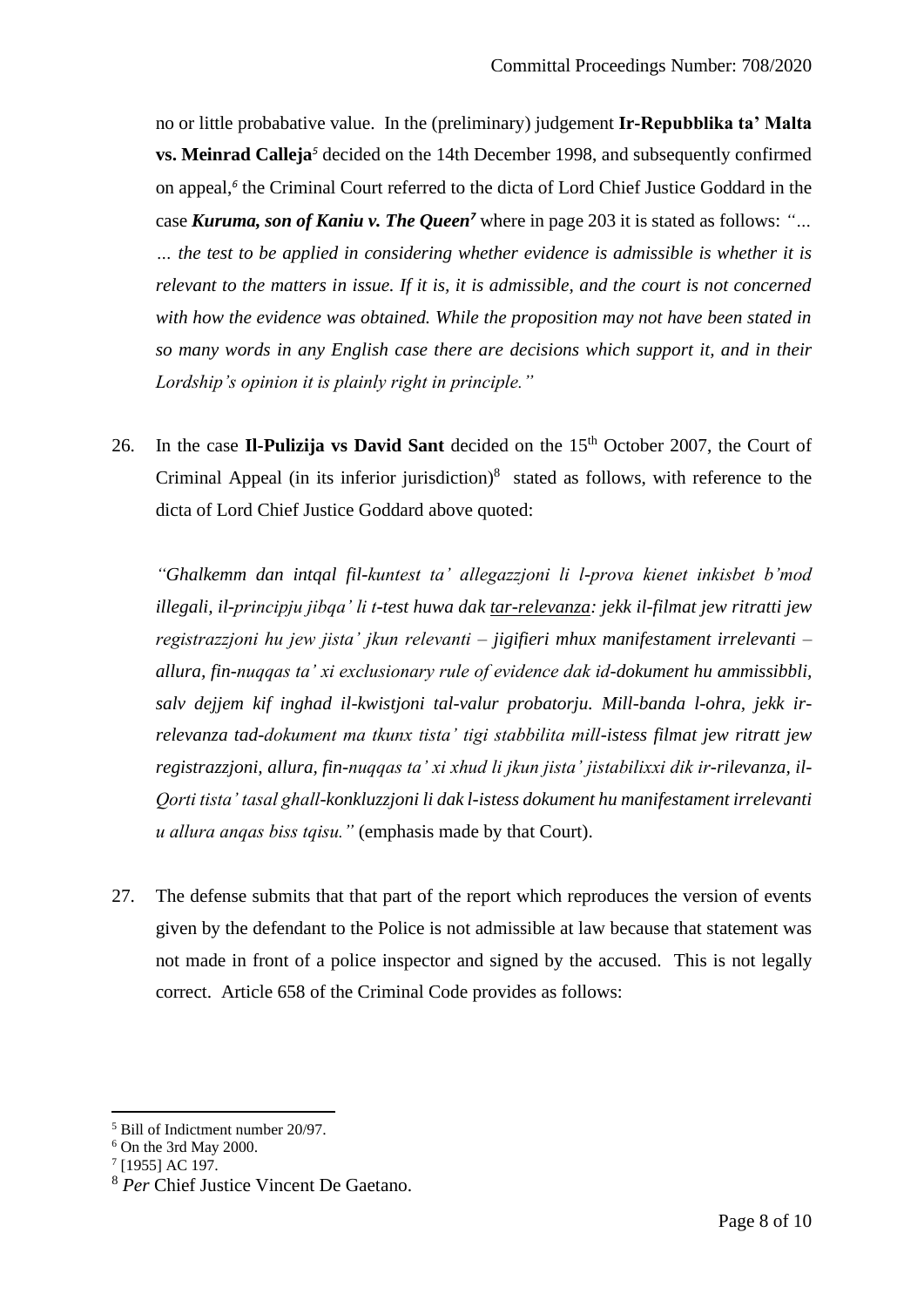*"Any confession made by the person charged or accused, whether in writing, orally, by audiovisual means or by other means, may be received in evidence against or in favour of the person, as the case may be, who made it, provided it appears that such confession was made voluntarily, and not extorted or obtained by means of threats or intimidation, or of any promise or suggestion of favour"*

- 28. The defense is not contesting that the statement was made voluntarily and that prior to releasing his statement, the defendant was informed about his right to legal assistance, which he waived,<sup>9</sup> and informed about his right to remain silent.<sup>10</sup> The defense is contesting the probatory value of this part of the report.
- 29. There is no doubt that the police report and the evidence of the Police Officers is relevant to these proceedings, and in the absence of an exclusionary rule of evidence it is admissible, without prejudice, as already stated, to its probatory value.
- 30. In view of the above considerations, the Prosecution has proved on a *prima facie* basis that there is a link between the grievous bodily harm and the defendant.
- 31. For the reasons explained above, this Court cannot enter into the merits of the charge and examine it in the light of the evidence produced – including the fact that there are no eyewitnesses, the fact that the injured party did not recognize the defendant and the probative value of the statement of the defendant as reproduced in the police report – because if it were to do so, it would be acting beyond its functions as a Court of Criminal Inquiry.

## **Conclusion**

32. For these reasons, and always within the limits of examination which this Court has declared it is going to do further up in this decree, on the conclusion of the inquiry into the evidence brought forward against the defendant, the Court declares that there are sufficient grounds to commit the defendant to trial on indictment, and consequently commits the defendant to trial under a bill of indictment before the Criminal Court.

<sup>&</sup>lt;sup>9</sup> See fol. 23 of the proceedings.

 $10$  See fol. 30 of the proceedings.